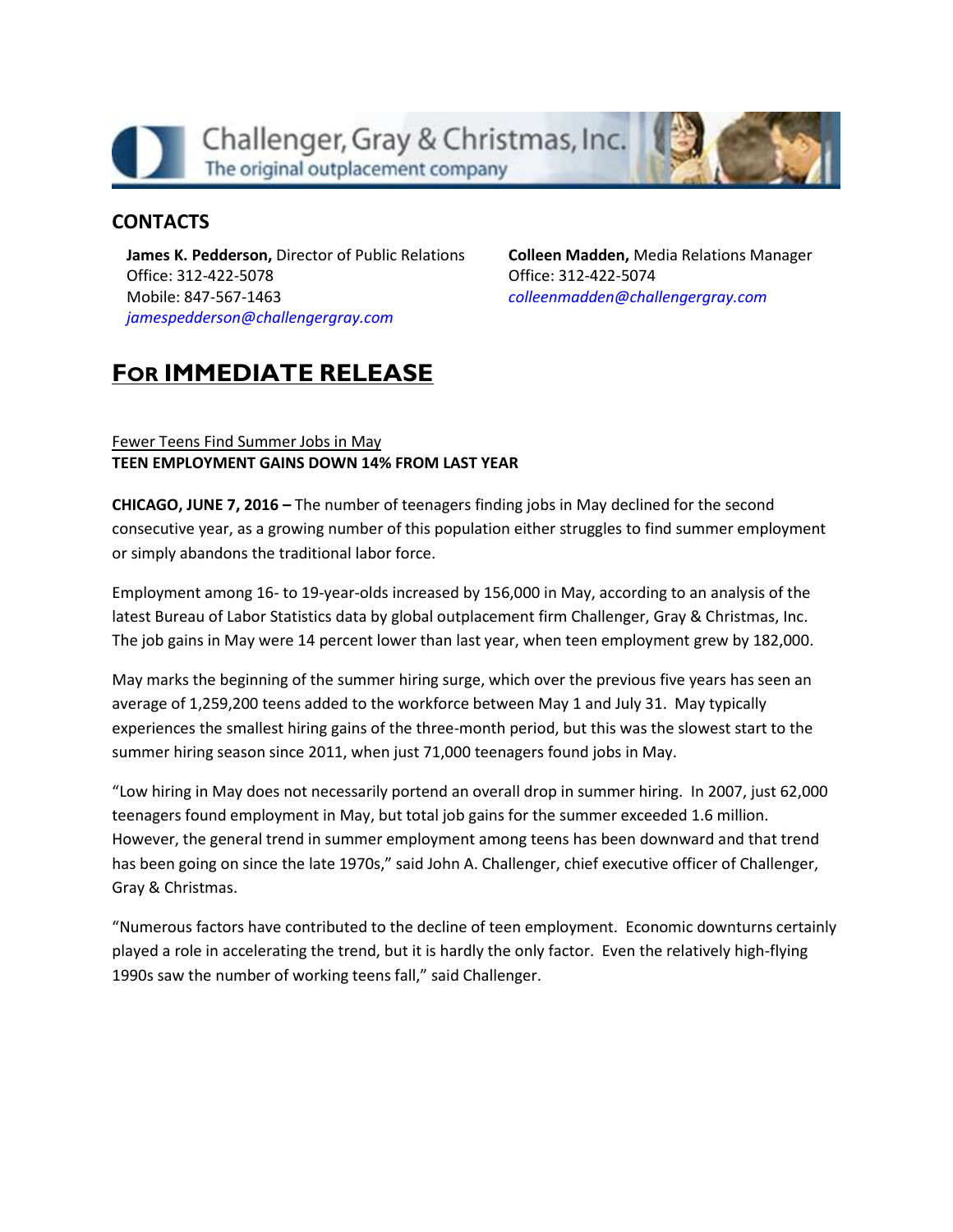

## **AVERAGE TEEN JOB GAINS PER MONTH, MAY-JULY**

*Source: Challenger, Gray & Christmas, Inc., with non-seasonally adjusted data from the U.S. Bureau of Labor Statistics*

Since the 1970s, the number of manufacturing and other skilled blue-collar jobs have disappeared, along with other semi-skilled jobs that could be shipped overseas, such as call center jobs. Americans who might have gravitated toward these opportunities were pushed down the ladder into lower-skilled, lower-paying service jobs that were once dominated by teenagers.

"Teens were basically pushed out of the market. They continue to have opportunities in the classic summer job settings, such as summer camps, neighborhood pools, amusement parks, etc. However, the number of these jobs is not really growing. We don't see a dozen new amusement parks or summer camps start up every year. Meanwhile, restaurants and retail outlets are still hiring teens, but not as many as in the past, because they simply don't need as many workers to meet seasonal demand," said Challenger.

"In addition, to these factors, there is mounting evidence that teens are not pursuing traditional summer jobs like they used to. Many are enrolled in summer educational programs. More are volunteering. And, others are pursing money-making opportunities that fall below the radar of standard employment measures, such as unpaid internships or entrepreneurial ventures," he added.

# # #